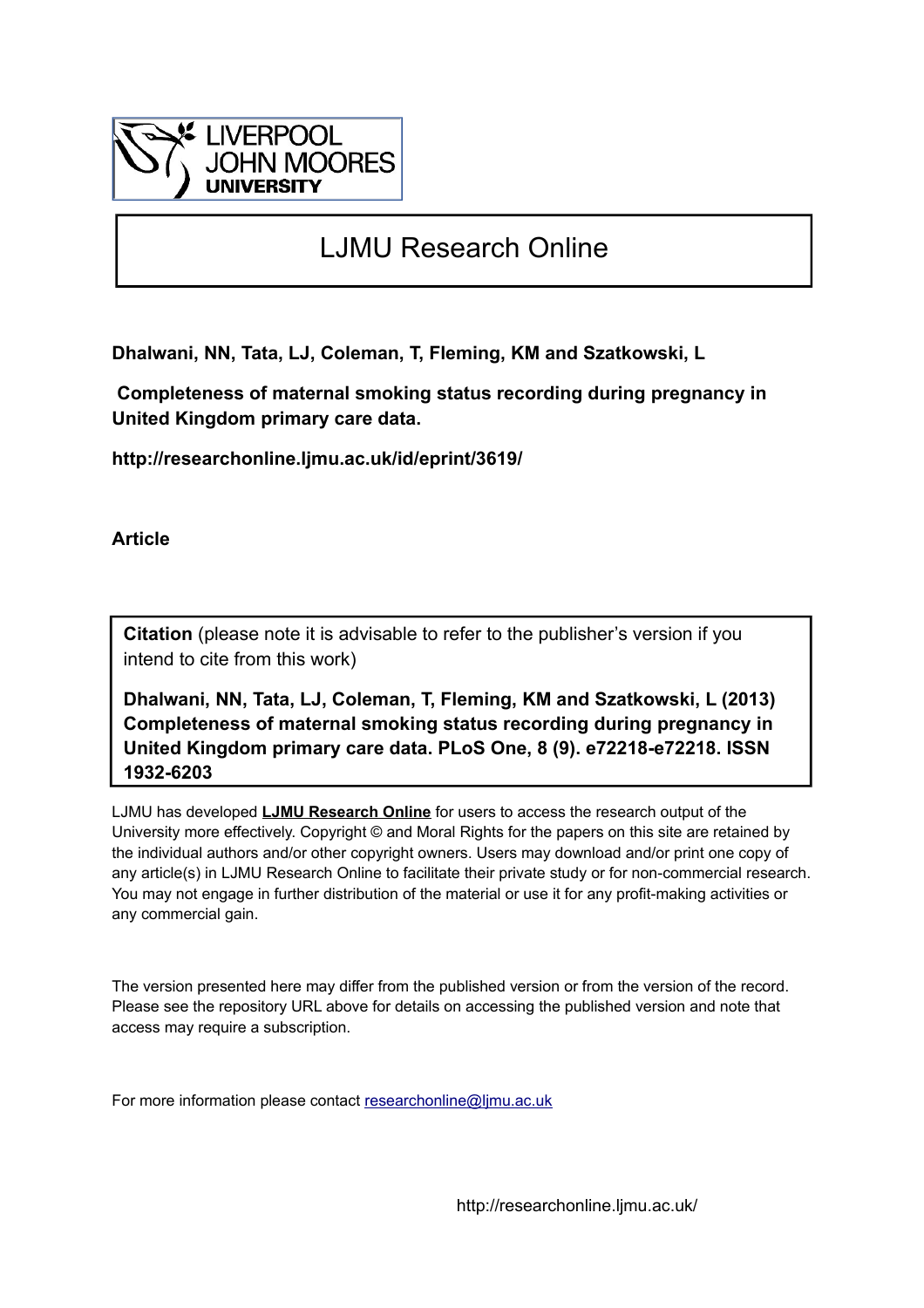# Completeness of Maternal Smoking Status Recording during Pregnancy in United Kingdom Primary Care Data

# Nafeesa N. Dhalwani<sup>1,2</sup>\*, Laila J. Tata<sup>1</sup>, Tim Coleman<sup>2</sup>, Kate M. Fleming<sup>1</sup>, Lisa Szatkowski<sup>1</sup>

1 Division of Epidemiology and Public Health, University of Nottingham, Nottingham, United Kingdom, 2 Division of Primary Care, University of Nottingham, Nottingham, Nottingham, United Kingdom

# Abstract

Background: Given the health impacts of smoking during pregnancy and the opportunity for primary healthcare teams to encourage pregnant smokers to quit, our primary aim was to assess the completeness of gestational smoking status recording in primary care data and investigate whether completeness varied with women's characteristics. As a secondary aim we assessed whether completeness of recording varied before and after the introduction of the Quality and Outcomes Framework (QOF).

Methods: In The Health Improvement Network (THIN) database we calculated the proportion of pregnancies ending in live births or stillbirths where there was a recording of maternal smoking status for each year from 2000 to 2009. Logistic regression was used to assess variation in the completeness of maternal smoking recording by maternal characteristics, before and after the introduction of QOF.

Results: Women had a record of smoking status during the gestational period in 28% of the 277,552 pregnancies identified. In 2000, smoking status was recorded in 9% of pregnancies, rising to 43% in 2009. Pregnant women from the most deprived group were 17% more likely to have their smoking status recorded than pregnant women from the least deprived group before QOF implementation (OR 1.17, 95% CI 1.10–1.25) and 42% more likely afterwards (OR 1.42, 95% CI 1.37–1.47). A diagnosis of asthma was related to recording of smoking status during pregnancy in both the pre-QOF (OR 1.63, 95% CI 1.53–1.74) and post-QOF periods (OR 2.08, 95% CI 2.02–2.15). There was no association between having a diagnosis of diabetes and recording of smoking status during pregnancy pre-QOF however, post-QOF diagnosis of diabetes was associated with a 12% increase in recording of smoking status (OR 1.12, 95% CI 1.05–1.19).

Conclusion: Recording of smoking status during pregnancy in primary care data is incomplete though has improved over time, especially after the implementation of the QOF, and varies by maternal characteristics and QOF-incentivised morbidities.

Citation: Dhalwani NN, Tata LJ, Coleman T, Fleming KM, Szatkowski L (2013) Completeness of Maternal Smoking Status Recording during Pregnancy in United Kingdom Primary Care Data. PLoS ONE 8(9): e72218. doi:10.1371/journal.pone.0072218

Editor: Qinghua Sun, The Ohio State University, United States of America

Received February 28, 2013; Accepted July 8, 2013; Published September 19, 2013

Copyright: © 2013 Dhalwani et al. This is an open-access article distributed under the terms of the Creative Commons Attribution License, which permits unrestricted use, distribution, and reproduction in any medium, provided the original author and source are credited.

Funding: NND is supported by a University of Nottingham International Research Excellence Scholarship and the National Institute for Health Research (NIHR). This article presents independent research funded by the NIHR under its Programme Grants for Applied Research Programme (reference RP-PG 0109-10020). The views expressed in this article are those of the authors and not necessarily those of the NHS, the NIHR or the Department of Health. NND, TC and LS are members of the UK Centre for Tobacco Control Studies (UKCTCS), a UKCRC Public Health Research Centre of Excellence. The UKCTCS receives core funding from the British Heart Foundation, Cancer Research UK, Economic and Social Research Council, Medical Research Council and the Department of Health under auspices of the UK Clinical Research Collaboration. The funders had no role in study design, data collection and analysis, decision to publish, or preparation of the manuscript.

Competing Interests: The authors have declared that no competing interests exist.

\* E-mail: nafeesa.dhalwani@nottingham.ac.uk

# Introduction

Smoking during pregnancy has a well-documented negative effect on the health of a mother and her baby [1] and smoking cessation during pregnancy has been linked to a reduction in maternal and fetal complications in addition to its wider health benefits [2,3]. Current recommendations emphasise that all healthcare workers involved in a pregnant woman's care (e.g. midwives, general practitioners (GPs), practice nurses and obstetricians) should assess the woman's smoking status at the earliest possible stage of pregnancy and offer cessation advice and a referral to specialist stop smoking advisers for women who smoke [4–8]. Documentation of a woman's smoking status in her medical records is recommended to enable her

healthcare team to offer appropriate support throughout the pregnancy [7].

In the United Kingdom (UK) women must be registered with a GP in order to receive antenatal care and, although most antenatal contacts are with midwives, an estimated 77% of women see their GPs first for confirmation of pregnancy before attending an antenatal booking appointment with a midwife [9]. This first contact with a GP and subsequent visits during pregnancy could potentially be used as an opportunity for assessing and recording the smoking status of pregnant women.

In April 2004, a new contract for GPs was implemented which introduced a number of pay-for-performance targets known as the Quality and Outcomes Framework (QOF) [10]. Approximately 8% of the QOF points (worth around  $\text{\textsterling}10,000$ ) per year per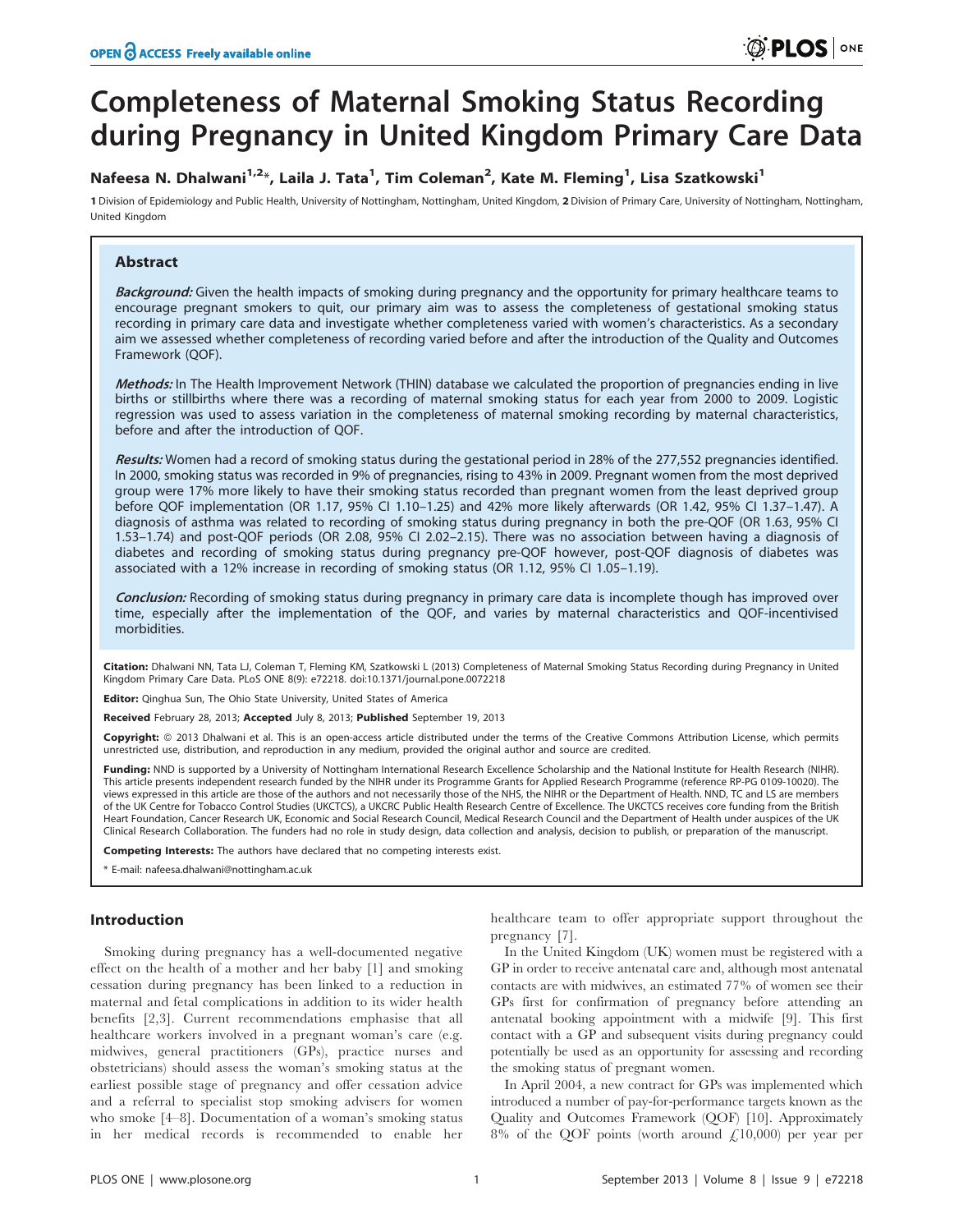practice are related to the recording of smoking status and delivery of smoking cessation advice [11,12]. GPs are required to document patients' smoking status at least once every 27 months, or every 15 months where the patient has hypertension, diabetes, asthma and certain other smoking-related morbidities. A detailed description of QOF targets is available elsewhere [13].

In the population as a whole the recording of patients' smoking status is more complete after the introduction of QOF [14,15]. However, the QOF sets no specific incentives for the recording of smoking status in pregnant women. Having smoking status recorded in a pregnant women's medical records is not only useful for clinical management, but also increases opportunities for health professionals to provide smoking cessation interventions throughout pregnancy and afterwards. Therefore, our primary aim was to assess the completeness of recording of smoking status during pregnancy in primary care medical records over time and investigate whether completeness varied with women's sociodemographic and health-related characteristics. Additionally, our secondary aim was to investigate whether, despite having no specific targets for pregnancy, there was an increase in the completeness of smoking status recording during pregnancy in UK primary care after the introduction of the QOF.

## Methods

# Data source and study population

The Health Improvement Network (THIN) is an electronic primary care database containing anonymised patient records from general practices across the UK, covering approximately 5.7% of the UK population [16]. The version of THIN used for this study contains data from 495 practices with a combined total of approximately 9.5 million patients, including approximately 2 million women of reproductive age (defined here as age 15–49 years) [16]. The recorded population prevalence of smoking in THIN has been previously validated at both national and regional levels [14,15] and fertility rates in THIN are highly comparable to national fertility rates [17]. For the work reported here, our study population included all pregnancies recorded in THIN between 2000 and 2009 in women of reproductive age which resulted in either a live birth or a stillbirth.

## Smoking status and maternal characteristics

Records of maternal smoking status during pregnancy were identified using Read codes [18]. These included codes for current, never, and ex-smoking, codes indicating the type or number of cigarettes smoked, and codes indicating smoking cessation interventions delivered to patients. Women were also considered to be smokers if they had a prescription for a smoking cessation drug (nicotine replacement therapy, bupropion or varenicline) in their medical records during pregnancy. This method of classifying smoking status in electronic primary care data has been previously validated [14]. Code lists are available from the authors on request.

To investigate the factors that may be associated with the recording of maternal smoking status during pregnancy, data were extracted on women's age at conception, socioeconomic deprivation as measured by quintiles of the Townsend Index of material deprivation [19], body mass index (BMI) before conception and recorded diagnoses, during or before the pregnancy, of morbidities common in pregnancy in which the recording of smoking status has been specifically incentivised by the QOF (hypertension, diabetes, asthma, and mental illness which included depression, anxiety, bipolar disorder, schizophrenia and other psychoses). When extracting data on BMI and maternal morbidities before

pregnancy, we only considered recent recordings of BMI and comorbidities before pregnancy (27 months prior to pregnancy, in line with the QOF recording rules). Missing data for Townsend quintile and BMI were included as separate categories in the analyses.

#### Statistical analyses

The prevalence of smoking status recording during pregnancy was calculated for each year from 2000 to 2009 as the number of pregnancies with at least one recording of smoking status during the gestational period divided by the total number of pregnancies delivered in that year. These data were plotted graphically.

Since April 2006 the QOF has not required GPs to record the smoking status of patients after the age of 25 years if they have been a never smoker until that age [20]. After 2008, if a patient who once smoked has been recorded as an ex-smoker for three years, GPs need no longer check and update the patient's smoking status records. Therefore, we recalculated the proportion of pregnancies with missing gestational smoking status data to take these rules into account. For women who only had records of being a never smoker up to age 25 and who did not have a record of smoking during a subsequent pregnancy we imputed a never smoking record during gestation. Similarly, for women who had no smoking status records during gestation but who were recorded as ex-smokers for three consecutive years before the conception we imputed an ex-smoking record during gestation. We then recalculated the annual proportion of pregnancies with a recording of smoking status during the gestational period.

We used logistic regression to calculate odds ratios (ORs) for associations between women's characteristics and the recording of smoking status during pregnancy. All covariates that reached statistical significance  $(p<0.05)$  in the univariable analysis were initially included in the multivariable analyses. Covariates that reached statistical significance  $(p<0.05)$  in the multivariable analysis were retained in the final model. As some women had more than one pregnancy during the study period that contributed to our analyses, we accounted for this potential clustering of pregnancies within women by calculating robust confidence intervals (CIs) around our odds ratios using the clustered sandwich estimator to allow for intragroup correlation [21,22]. As the introduction of the QOF incentivised the recording of smoking status in patients with smoking-related chronic conditions, we expected the QOF to be an effect modifier of the association between recording of smoking status during pregnancy and these morbidities. We therefore carried out logistic regression for two separate time periods: before the implementation of the QOF (January 2000–April 2004) and after the implementation of the QOF (April 2004–December 2009). We visually compared the magnitude, precision and significance of the odds ratios for each maternal factor in the pre and post-QOF periods in order to assess whether the association between maternal factors and the recording of smoking status during pregnancy changed after the QOF was introduced. All analyses were performed using Stata version 12.0 (StataCorp LP, College Station, TX).

#### Ethics Statement

Ethical approval for use of the THIN data was provided by the THIN Scientific Review Committee (reference number 11-047).

# Results

## Baseline characteristics

We identified 215,703 women with pregnancies resulting in live births or stillbirths between January 2000 and December 2009. Of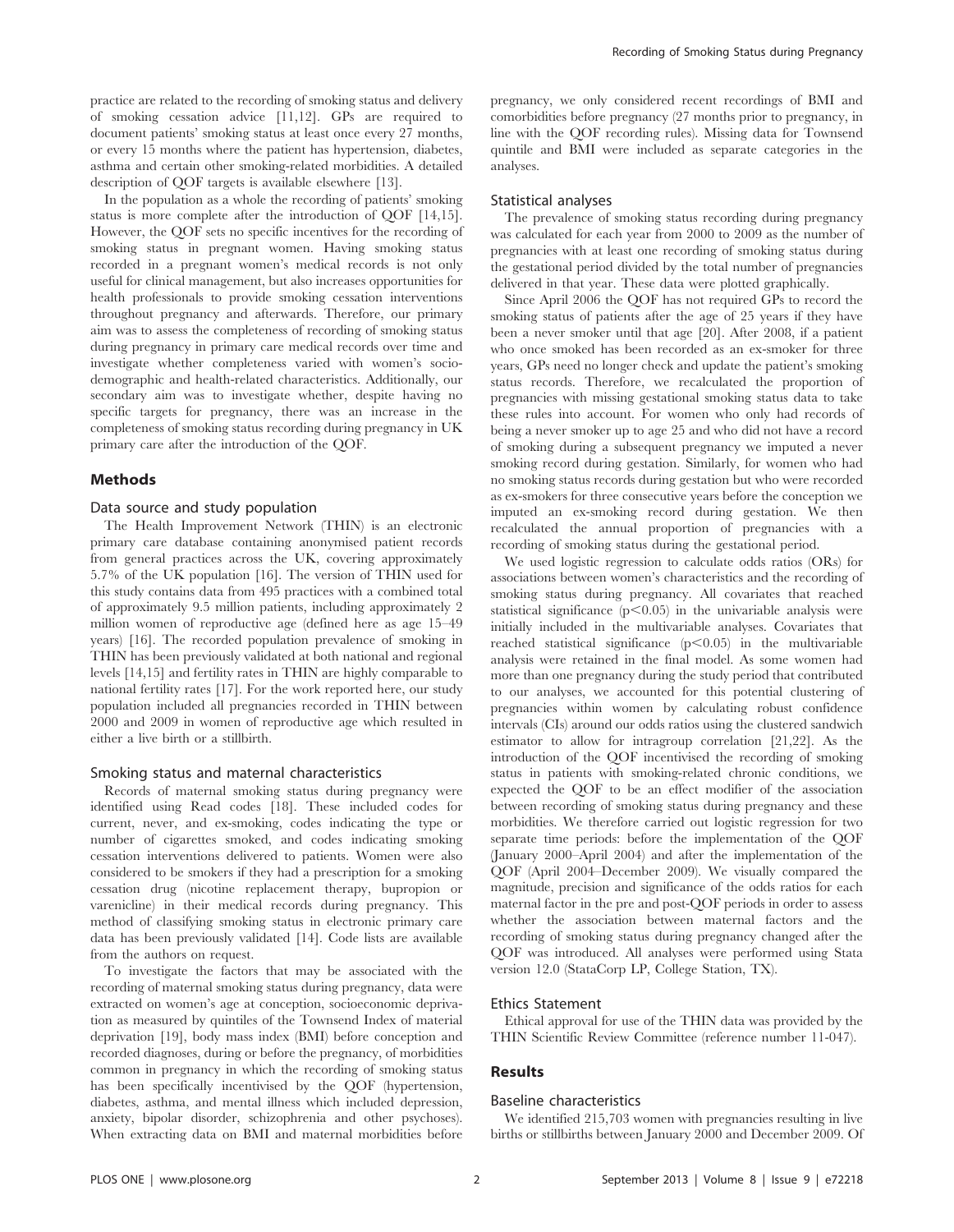these, 162,295 (75.0%) women had only one pregnancy, 46,062 (21.5%) had two pregnancies and 7,346 (3.5%) had three or more pregnancies, giving a total of 277,552 pregnancies. The mean age at conception was 29.5 years (standard deviation 5.9) and the average length of pregnancy was 39.4 weeks (standard deviation 2.2). Table 1 describes the baseline characteristics of the study population in the pre-QOF and post-QOF time periods. The overall prevalence of diagnosed asthma, diabetes, hypertension and mental illness within the study population was approximately 8%, 2%, 2.5% and 9% respectively. Information on socioeconomic status was missing for 6% of the total pregnancies and information on BMI was missing for 42% of pregnancies.

# Completeness of maternal smoking records

A record of smoking status at any point during the gestational period was present in 76,569 (28%) of the 277,552 pregnancies. Of the 76,569 pregnancies in which smoking status was recorded, 913 (1.2%) only had a recording for smoking cessation drug prescription with no accompanying Read codes indicating smoking status. In 56,605 (20.4%) pregnancies, women had their smoking status recorded only once during the gestational period, whereas in 19,964 (7%) pregnancies smoking status was recorded more than once. Figure 1 shows the proportion of pregnancies with smoking status recorded during gestation from 2000 to 2009. In 2000, smoking status was recorded during the gestational period for only 1,943 (8.8%) of the total 22,111 pregnancies. This proportion increased steadily to 18% in 2003 and a steep point change was observed in 2004 with the proportion rising to 32.3%. After 2004 it increased steadily on an annual basis such that the proportion of pregnancies with smoking status recorded during gestation in 2009 was 43.3% (13,360 out of 30,880 pregnancies).

When data for never smoking and ex-smoking were imputed based on QOF rules, the overall proportion of pregnancies with a record of smoking status during gestation increased to 32.1%. In 2000, smoking status was recorded during gestation for only 11.0% of pregnancies which increased to 35.8% in 2004 and 49.2% in 2009 (Figure 1).

# Factors associated with recording of maternal smoking status during pregnancy

Table 2 shows variations in the recording of smoking status during pregnancy by women's sociodemographic characteristics and morbidities in the pre-QOF and post-QOF time periods. Overall, the strength of the associations between all maternal characteristics and recording of smoking status during gestation was higher in the post-QOF period compared to pre-QOF period. The recording of smoking status during pregnancy varied with socioeconomic status such that pregnant women from the most

# Table 1. Baseline characteristics of the study population.

|                                       | Pre-QOF(January 2000- March 2004)           |                                                                     |            | Post-QOF (April 2004- December 2009)         |                                                                      |            |  |
|---------------------------------------|---------------------------------------------|---------------------------------------------------------------------|------------|----------------------------------------------|----------------------------------------------------------------------|------------|--|
|                                       | <b>Total pregnancies</b><br>$(n = 98, 373)$ | Pregnancies with a<br>gestational smoking<br>record $(n = 12, 381)$ |            | <b>Total pregnancies</b><br>$(n = 179, 179)$ | Pregnancies with a<br>gestational smoking<br>record ( $n = 64,188$ ) |            |  |
| <b>Age at Conception</b>              |                                             |                                                                     |            |                                              |                                                                      |            |  |
| $15-19$ years                         | 5,529                                       | 953                                                                 | $(17.2\%)$ | 9.854                                        | 4.856                                                                | $(14.8\%)$ |  |
| $20-24$ years                         | 14,809                                      | 2,202                                                               | $(14.9\%)$ | 29,323                                       | 12,607                                                               | $(14.9\%)$ |  |
| $25-29$ years                         | 25,732                                      | 3,175                                                               | (12.3%)    | 45,416                                       | 16,758                                                               | $(15.7\%)$ |  |
| $30-34$ years                         | 32,621                                      | 3.750                                                               | $(11.5\%)$ | 54,574                                       | 17,437                                                               | $(17.4\%)$ |  |
| 35-39 years                           | 16.614                                      | 1.944                                                               | (11.7%)    | 32,778                                       | 10,296                                                               | $(9.9\%)$  |  |
| $40-44$ years                         | 2,907                                       | 338                                                                 | $(11.6\%)$ | 6.868                                        | 2,123                                                                | $(19.8\%)$ |  |
| 45-49 years                           | 161                                         | 19                                                                  | $(11.8\%)$ | 366                                          | 111                                                                  | $(15.9\%)$ |  |
| <b>Townsend Score in quintiles</b>    |                                             |                                                                     |            |                                              |                                                                      | $(14.4\%)$ |  |
| Quintile 1 - most affluent            | 24,760                                      | 2,850                                                               | (11.5%)    | 38,815                                       | 11,733                                                               | $(16.5\%)$ |  |
| Ouintile 2                            | 19,288                                      | 2,277                                                               | $(11.8\%)$ | 32,962                                       | 11,025                                                               | $(14.8\%)$ |  |
| Quintile 3                            | 18,592                                      | 2,317                                                               | $(12.5\%)$ | 35,209                                       | 12,542                                                               | $(14.9\%)$ |  |
| Ouintile 4                            | 17,128                                      | 2,279                                                               | $(13.3\%)$ | 33,982                                       | 13,114                                                               | $(15.7\%)$ |  |
| Quintile 5 - most deprived            | 13,252                                      | 1,964                                                               | $(14.8\%)$ | 25,742                                       | 10,915                                                               | $(17.4\%)$ |  |
| Missing                               | 5.353                                       | 694                                                                 | $(13.0\%)$ | 12,469                                       | 4,859                                                                | $(9.9\%)$  |  |
| <b>Pre-conception Body Mass Index</b> |                                             |                                                                     |            |                                              |                                                                      | $(19.8\%)$ |  |
| Normal(18.0-24.9)                     | 26,663                                      | 3,948                                                               | $(14.8\%)$ | 59,267                                       | 21,209                                                               | $(15.9\%)$ |  |
| Underweight $(< 18.0)$                | 1,968                                       | 293                                                                 | $(14.9\%)$ | 4,355                                        | 1,714                                                                | $(14.4\%)$ |  |
| Overweight(25-29.9)                   | 11,923                                      | 1,867                                                               | $(15.7\%)$ | 29,476                                       | 10,957                                                               | $(16.5\%)$ |  |
| $Obese(>=30)$                         | 7,125                                       | 1,240                                                               | $(17.4\%)$ | 20,993                                       | 8,406                                                                | $(14.8\%)$ |  |
| Missing                               | 50,694                                      | 5,033                                                               | $(9.9\%)$  | 65,088                                       | 21,902                                                               | $(14.9\%)$ |  |
| <b>Asthma</b>                         | 6,537                                       | 1,297                                                               | $(19.8\%)$ | 16,807                                       | 8,911                                                                | $(15.7\%)$ |  |
| Hypertension                          | 2.372                                       | 377                                                                 | $(15.9\%)$ | 4,962                                        | 1,959                                                                | $(17.4\%)$ |  |
| <b>Diabetes</b>                       | 1,345                                       | 194                                                                 | $(14.4\%)$ | 4,864                                        | 1,857                                                                | $(9.9\%)$  |  |
| <b>Mental illness</b>                 | 8,717                                       | 1,439                                                               | $(16.5\%)$ | 17,294                                       | 7,373                                                                | $(19.8\%)$ |  |

doi:10.1371/journal.pone.0072218.t001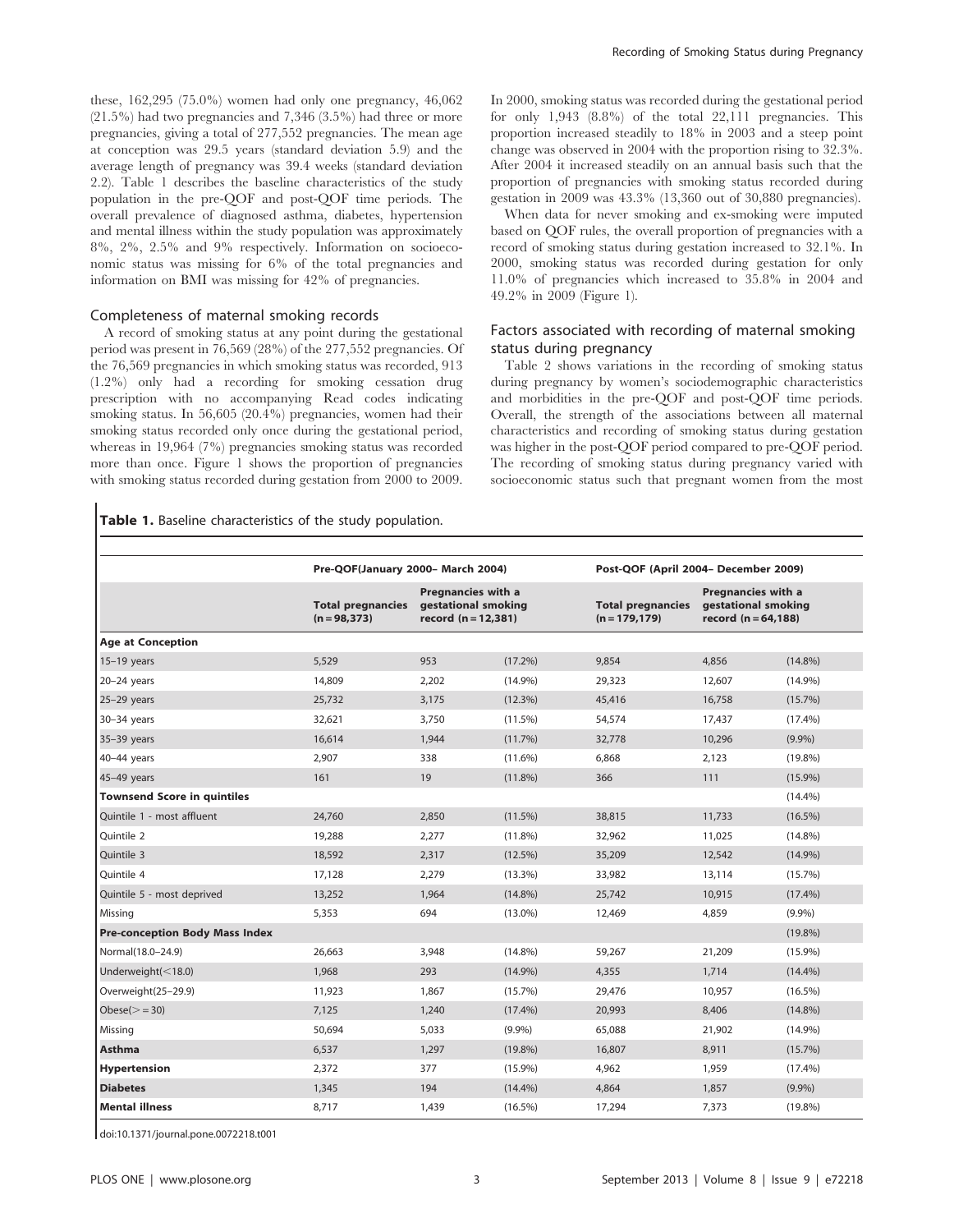

Figure 1. Annual proportion of pregnancies in THIN with smoking status recorded during gestation (2000–2009). doi:10.1371/journal.pone.0072218.g001

deprived group (quintile 5) were 17% more likely to have their smoking status recorded during pregnancy than pregnant women from the most affluent group (quintile 1) before the implementation of the QOF (OR 1.17, 95% CI 1.10–1.25) and 42% more likely afterwards (OR 1.42, 95% CI 1.37–1.47). Similarly, pre-QOF pregnant women with a diagnosis of asthma were 63% more likely to have their smoking status recorded during pregnancy than pregnant women without asthma (OR 1.63, 95% CI 1.53–1.74) and post-QOF pregnant women with asthma were over twice as likely to have their smoking status recorded during pregnancy (OR 2.08, 95% CI 2.02–2.15). Having a diagnosis of diabetes was not associated with the recording of gestational smoking status pre-QOF (unadjusted OR 1.17, 95% CI 1.00–1.36), (p = 0.290). However, post-QOF it was associated with a 12% increase in the odds of recording of gestational smoking status (OR 1.12, 95% CI 1.05–1.19). Recording of smoking status during pregnancy was also related to hypertension and mental illness. In both time periods the odds of a woman having her smoking status recorded during pregnancy were greater at younger ages compared with older ages and great in overweight and obese women. However, the magnitude of effects and corresponding CIs in the pre-QOF and post-QOF periods overlapped.

## **Discussion**

Using a large population-based dataset we found that the recording of smoking status during pregnancy in primary care has improved with time such that the proportion of pregnancies with a recording of smoking status during gestation was 8.8% in 2000 rising to 43.3% in 2009. The odds of a woman's smoking status being recorded during pregnancy was related to age, socioeconomic deprivation, BMI and QOF-incentivised morbidities such as asthma, diabetes, hypertension and mental illness.

The proportion of pregnancies with a gestational smoking record increased by approximately 2% per year between 2000 and 2002. Since the late 1990s there has been an increased focus on the harms of tobacco use in the UK, with, for example, the publication of the Government white paper 'Smoking Kills' in 1998 [1], the establishment of NHS Stop Smoking Services in 1999 [23], and the availability of smoking cessation medications on NHS prescriptions from 2001 [24]. This changing tobacco control environment may have made these pregnant smokers more willing to approach their GPs for help to quit, and focused GPs' attention on encouraging cessation in their patients, thereby increasing the proportion of pregnant women with a smoking status record in their medical notes. The proportion of pregnancies with a recording of smoking status rose sharply from 18.0% in 2003 to 32.4% in 2004, after which it increased slowly until 2009. The most plausible explanation for this marked increase between 2003 and 2004 is GPs' awareness of the impending introduction of the 2004 GP contract [25]. Similar improvements in the recording of smoking status have been seen in general population. A study using primary care data for over 300 practices throughout the UK found that, although rates of recording of smoking status in patients' electronic medical records had been increasing gradually since the year 2000, the rate of improvement accelerated from 2003, with an 88% increased observed between the first quarter of 2003 and the same period in 2004, just before the introduction of the QOF [26]. This suggests that the introduction of the QOF resulted in better recording of smoking status in the general population which has spilled over into the greater recording in pregnancy observed in our study.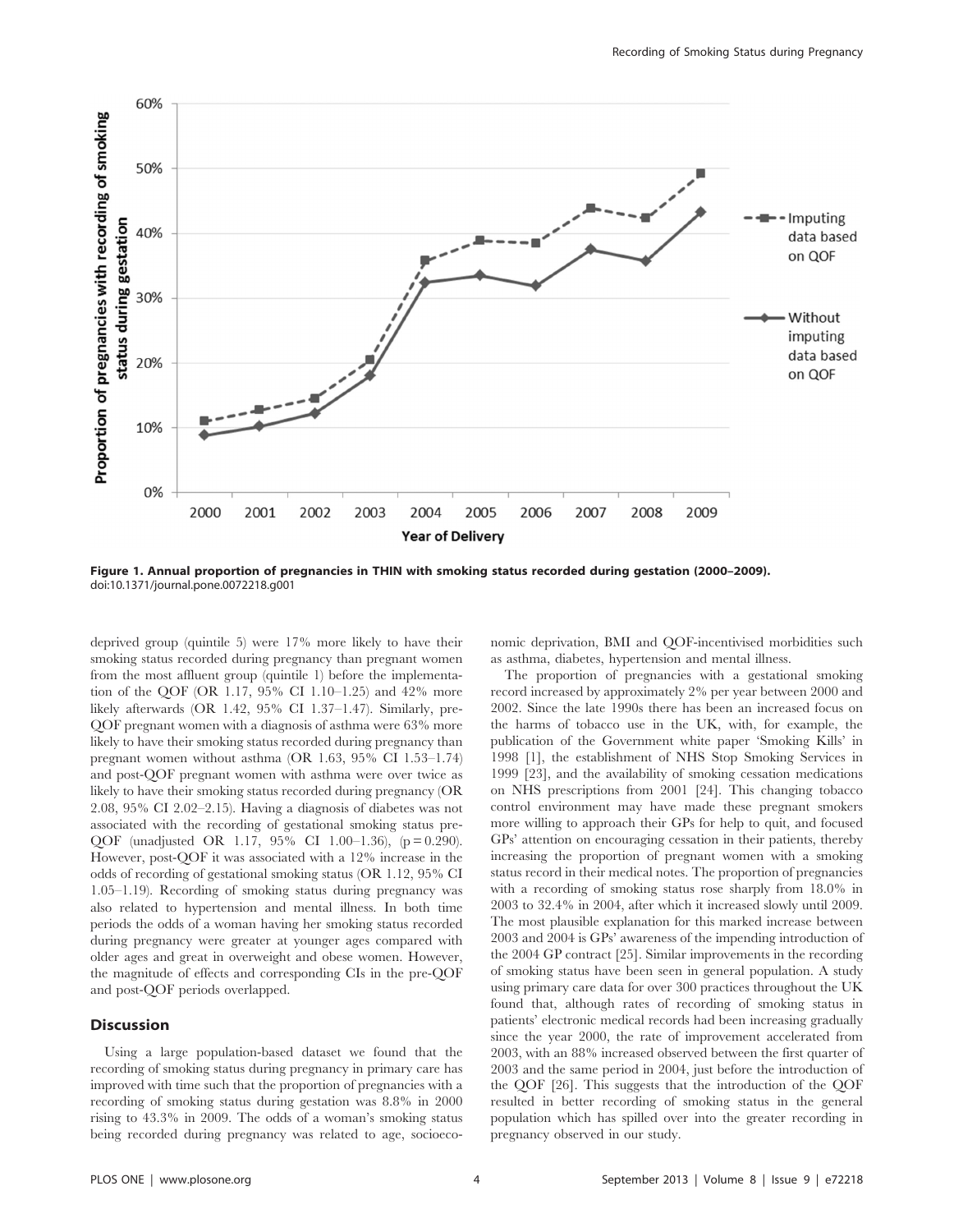Table 2. Odds of having smoking status recorded during gestation by women's characteristics before and after the QOF implementation.

|                            | Pre-QOF(January 2000-March 2004) |            |                        |            | Post-QOF(April 2004-December 2009) |            |                        |            |  |
|----------------------------|----------------------------------|------------|------------------------|------------|------------------------------------|------------|------------------------|------------|--|
|                            | <b>Unadjusted</b>                |            | <b>Adjusted</b>        |            | <b>Unadjusted</b>                  |            | <b>Adjusted</b>        |            |  |
|                            | OR (95% CI)                      | p-value    | OR (95% CI)            | p-value    | OR (95% CI)                        | p-value    | OR (95% CI)            | p-value    |  |
| Age                        |                                  |            |                        |            |                                    |            |                        |            |  |
| $15 - 19$                  | $1.48(1.37-1.60)$                |            | $1.56(1.44 - 1.70)$    |            | $1.66$ $(1.59-1.74)$               |            | $1.62(1.54 - 1.69)$    |            |  |
| $20 - 24$                  | $1.24(1.17-1.32)$                |            | $1.22(1.15-1.30)$      |            | $1.29(1.25 - 1.32)$                |            | $1.24(1.20-1.28)$      |            |  |
| $25 - 29$                  | 1                                | < 0.001    | $\mathbf{1}$           | < 0.001    | $\mathbf{1}$                       | < 0.001    | $\mathbf{1}$           | < 0.001    |  |
| $30 - 34$                  | $0.92$ $(0.87 - 0.97)$           |            | $0.95(0.91 - 1.00)$    |            | $0.80$ $(0.78 - 0.82)$             |            | $0.84$ (0.82-0.86)     |            |  |
| $35 - 39$                  | $0.94(0.88 - 0.99)$              |            | $0.99(0.93 - 1.05)$    |            | $0.78$ $(0.75 - 0.80)$             |            | $0.83$ $(0.80 - 0.85)$ |            |  |
| $40 - 44$                  | $0.93(0.83 - 1.05)$              |            | $0.99(0.88 - 1.12)$    |            | $0.76$ $(0.72 - 0.81)$             |            | $0.80$ $(0.76 - 0.85)$ |            |  |
| $45 - 49$                  | $0.95(0.59 - 1.53)$              |            | $0.99(0.61 - 1.60)$    |            | $0.74(0.59 - 0.93)$                |            | $0.77$ $(0.61 - 0.97)$ |            |  |
| <b>Townsend Score</b>      |                                  |            |                        |            |                                    |            |                        |            |  |
| Quintile 1 (most affluent) | $\mathbf{1}$                     |            | $\mathbf{1}$           |            | $\mathbf{1}$                       |            | $\mathbf{1}$           |            |  |
| Quintile 2                 | $1.03(0.78 - 1.09)$              |            | $1.01(0.95 - 1.07)$    |            | $1.16(1.12 - 1.19)$                |            | $1.12(1.09-1.16)$      |            |  |
| Quintile 3                 | $1.09(1.03 - 1.16)$              | $<$ 0.001* | $1.03(0.97-1.10)$      | $<$ 0.001* | $1.28(1.24 - 1.32)$                | $< 0.001*$ | $1.18(1.14 - 1.21)$    | $<$ 0.001* |  |
| Ouintile 4                 | $1.18(1.11 - 1.25)$              |            | $1.07(1.00-1.13)$      |            | $1.45(1.40-1.49)$                  |            | $1.26(1.22 - 1.30)$    |            |  |
| Quintile 5 (most deprived) | $1.34(1.25 - 1.42)$              |            | $1.17(1.10-1.25)$      |            | $1.69(1.64 - 1.75)$                |            | $1.42(1.37-1.47)$      |            |  |
| Missing                    | $1.14(1.04-1.25)$                |            | $1.06(0.97-1.16)$      |            | $1.47(1.41-1.54)$                  |            | $1.34(1.29 - 1.40)$    |            |  |
| <b>Body Mass Index</b>     |                                  |            |                        |            |                                    |            |                        |            |  |
| Underweight (<18.0)        | $1.01(0.88 - 1.14)$              |            | $0.92$ $(0.81 - 1.05)$ |            | $1.16(1.10-1.24)$                  |            | $1.03(0.97 - 1.10)$    |            |  |
| Normal (18.0-24.9)         | $\mathbf{1}$                     |            | 1                      |            | $\mathbf{1}$                       |            | $\mathbf{1}$           |            |  |
| Overweight (25.0-29.9)     | $1.07(1.01-1.13)$                | < 0.001    | $1.06(1.00-1.13)$      | < 0.001    | $1.06(1.03-1.09)$                  | < 0.001    | $1.05(1.02 - 1.09)$    | < 0.001    |  |
| Obese $(\geq 30)$          | $1.21(1.13-1.30)$                |            | $1.16(1.08-1.25)$      |            | $1.19(1.16 - 1.23)$                |            | $1.11(1.08-1.15)$      |            |  |
| Missing                    | $0.63$ $(0.60 - 0.66)$           |            | $0.63$ $(0.60 - 0.66)$ |            | $0.91(0.89 - 0.93)$                |            | $0.90(0.88 - 0.92)$    |            |  |
| Asthma                     | $1.80(1.69-1.92)$                | < 0.001    | $1.63(1.53 - 1.74)$    | < 0.001    | $2.19(2.12 - 2.25)$                | < 0.001    | $2.08$ $(2.02 - 2.15)$ | < 0.001    |  |
| <b>Hypertension</b>        | $1.32(1.18-1.48)$                | < 0.001    | $1.26(1.12 - 1.41)$    | < 0.001    | $1.17(1.11 - 1.24)$                | < 0.001    | $1.19(1.12-1.26)$      | < 0.001    |  |
| <b>Diabetes</b>            | $1.17(1.00-1.36)$                | 0.045      | $-1$                   | $-1$       | $1.11(1.05-1.18)$                  | < 0.001    | $1.12(1.05 - 1.19)$    | < 0.001    |  |
| <b>Mental illness</b>      | $1.42(1.34 - 1.51)$              | < 0.001    | $1.32(1.24 - 1.41)$    | < 0.001    | $1.37(1.33 - 1.41)$                | < 0.001    | $1.26(1.22 - 1.30)$    | < 0.001    |  |

OR = odds ratio, CI = confidence interval, QOF = Quality and Outcomes Framework,

\*p-value for trend,

` Diabetes not significant in the final model.

doi:10.1371/journal.pone.0072218.t002

For socioeconomic deprivation, asthma and diabetes the magnitude of effect of the association with smoking status recording was observed to be stronger after the introduction of the QOF. Pre-QOF, pregnant women from the most deprived group were 17% more likely to have their smoking status recorded during gestation compared to 42% post-QOF. Smoking prevalence is generally higher in lower socioeconomic groups in both the general population as well as amongst pregnant women [27] and the smoking status of smokers is more likely to be recorded than that of non-smokers [28–30], which likely explains more complete recording in pregnant women from lower socioeconomic groups. Furthermore, low socioeconomic status is associated with a higher prevalence of chronic diseases such as hypertension, diabetes, asthma and depression [31]. The QOF encourages improved clinical management of these patients, who post-QOF may have had more frequent contacts with their GP and thus have had more chance of being asked about their smoking behaviour, increasing the gradient of the association between socioeconomic status and smoking status recording, reflecting that recording, and thus hopefully monitoring, is more complete where it is most needed [32,33]. Asthma is the most common pre-existing condition encountered during pregnancy [34] and is closely related to smoking, which may explain the high magnitude of association between asthma and recording of smoking status compared to other conditions like diabetes (which affects approximately 2–5% in women of reproductive age) [35] and hypertension (0.6–2.7% during pregnancy) [36]. Women with a higher BMI have an increased risk of complications during pregnancy and therefore are more likely to visit their GPs [37]. They are also more likely to be smokers which in turn will affect the completeness of recording of their smoking status. Our findings are similar to those from a study in the general population which found that primary care patients with smoking-related chronic medical conditions and greater social deprivation were more likely to have a recent recording of smoking status or cessation advice in their medical records [38]. However, the magnitude of effect in this general population study for all morbidities much higher than that which we found, presumably because currently pregnancy is not a QOF-incentivised condition for recording of smoking.

To our knowledge this is the first study to assess the completeness of recording of smoking status during pregnancy in UK primary care medical records at a national level, using a large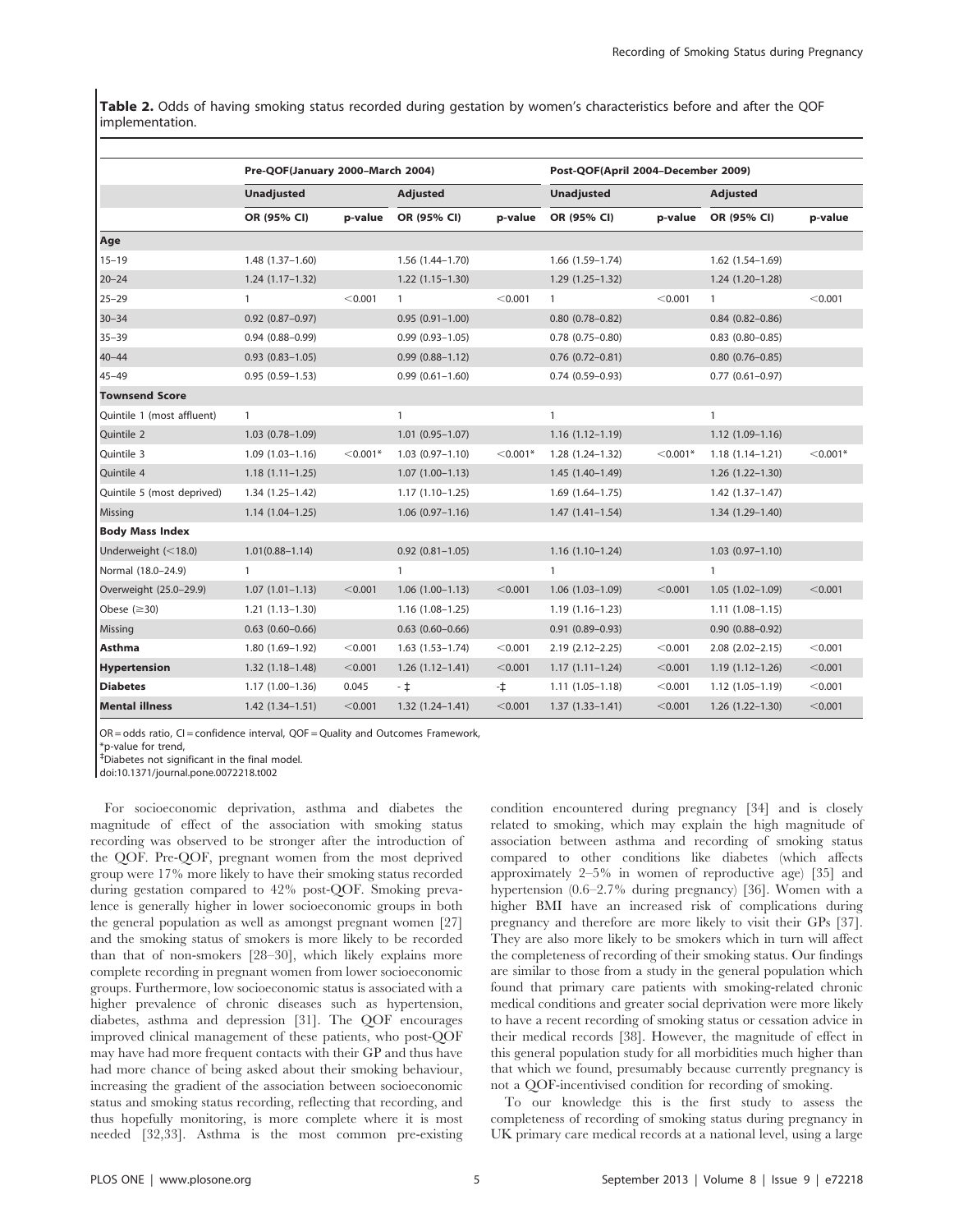population-based dataset with over 200,000 pregnancies. A potential limitation of our study is that due to the infrequency of smoking status recordings during pregnancy we did not assess recording of smoking status in smaller windows during pregnancy such as in each trimester, which may be more appropriate given that smoking status fluctuates during pregnancy [39]. Furthermore, we only assessed electronically-coded data in primary care records to examine the recording of smoking status during pregnancy and did not have access to free text or midwives' notes to ascertain smoking status; these may provide additional information on the smoking status of women during pregnancy. A potential explanation for the high proportion of pregnancies in which smoking status was not recorded could be that if a woman's smoking habit did not change after she became pregnant, GPs might be less likely to re-enter this information into medical records as there is no specific financial incentive for recording smoking status in pregnant women. Furthermore, as the QOF does not require GPs to record the smoking status of 'never smokers' after the age of 25, there is no financial incentive for them to update smoking status in the medical records of women who have never smoked. Similarly, ex-smokers need only be asked about their smoking status annually until they have been a nonsmoker for three years. However, when we recalculated smoking status based on these rules, the annual trends in the completeness of smoking data during pregnancy did not vary much from the trends using the original data.

The current antenatal model in the UK is a midwife-led care one , where midwives are the main point of contact for women during pregnancy [9,40]. The National Institute for Health and Clinical Excellence (NICE) recommends that all pregnant women should have their smoking status recorded at the first antenatal booking appointment with the midwife and that all smokers should be referred to a stop smoking service and this should be recorded in the hand-held records which women in the UK carry with them throughout their pregnancy [7,41]. Data from a qualitative study of midwives in Glasgow, Scotland, suggested that they view it as part of their role to collect this smoking data at the booking appointment [42]. However, the means of recording of maternity data and provision of smoking cessation information during antenatal visits varies from practice to practice and we do not

#### References

- 1. Department of Health (1998) Smoking kills. Great Britain: Stationary Office.
- 2. McCowan LME, Dekker GA, Chan E, Stewart A, Chappell LC, et al. (2009) Spontaneous preterm birth and small for gestational age infants in women who stop smoking early in pregnancy: prospective cohort study. Br Med J. 338. doi:10.1136/bmj.b1081
- 3. Lindley AA, Becker S, Gray RH, Herman AA (2000) Effect of continuing or stopping smoking during pregnancy in infant birth weight, crown-heel length, head circumference, ponderal index, and brain:body weight ratio. Am J Epidemiol 152: 219–225.
- 4. National Institute for Health and Clinical Excellence (2010) PH26 Quitting smoking in pregnancy and following childbirth: guidance. Available: http://guidance.nice.org.uk/PH26/Guidance/pdf/English. Accessed 2012 May 16.
- 5. National Institute for Health and Clinical Excellence (2008) Smoking cessation services in primary care, pharmacies, local authorities and workplaces, particularly for manual working groups, pregnant women and hard to reach communities. London: National Institue for Health and Clinical Excellence.
- 6. National Institute for Health and Clinical Excellence (2010) Antenatal care. London: National Institue for Health and Clinical Excellence.
- 7. National Institute for Health and Clinical Excellence (2012) Quality standard for antenatal care. Quality statement 5: Risk assessment - smoking cessation. Manchester: National Institute for Health and Clinical Excellence
- 8. Royal College of Obstetricians and Gynaecologists (2008) Standards for Maternity Care - Report of a Working Party. London: RCOG Press.
- 9. Redshaw M, Heikkila K (2010) Delivered with care: a national survey of women's experience of maternity care in 2010. Oxford: National Perinatal Epidemiology Unit - University of Oxford.

know whether, or how completely, smoking status data entered onto hand-held records get transferred to a woman's electronic primary care medical record for future reference.

As the current guidelines recommend, monitoring of smoking status during pregnancy should be a shared responsibility between all healthcare professionals involved in the care of pregnant women, including GPs and midwives [4,5,7]. The Royal College of Midwives recommends that during pregnancy midwives should have full confidential access to a woman's written and electronic records and GPs should ensure that all significant and relevant information is copied into a woman's hand-held maternity records [8]. Similarly, relevant information collected by midwives during pregnancy should also be communicated to the GPs and fed back into the electronic primary care records. Therefore, we recommend that appropriate methods should be introduced to improve communication and documentation of such information between the midwives and the GPs during pregnancy. One such strategy could be inclusion of pregnancy in the QOF as a condition where smoking status and smoking cessation advice should be recorded in the electronic primary care record. Primary care is the central hub in the current UK health care system and increasing the assessment and complete documentation of smoking status in primary care will not only increase opportunities for providing smoking cessation advice and interventions during pregnancy, but is also important to maintain continuity of care throughout and beyond pregnancy for both a woman's health and that of her children.

#### Acknowledgments

NND, TC and LS are members of the UK Centre for Tobacco Control Studies (UKCTCS), a UKCRC Public Health Research: Centre of Excellence. Tim Coleman is also a member of the NIHR National School for Primary Care Research. The authors would like to thank Linda Fiaschi for her help with data extraction for this study.

#### Author Contributions

Conceived and designed the experiments: LS TC LJT KF. Performed the experiments: NND. Analyzed the data: NND. Contributed reagents/ materials/analysis tools: NND LS. Wrote the paper: NND LJT TC KF LS.

- 10. The Information Centre The Quality and Outcomes Framework. Available: http://www.ic.nhs.uk/statistics-and-data-collections/audits-and-performance/ the-quality-and-outcomes-framework. Accessed 2012 Sep 9.
- 11. Simon C (2008) The Quality and Outcomes Framework. InnovAiT 1: 206–213. 12. Ward P (2007) Scoring top marks for smoking cessation. The British Journal of
- Primary Care Nursing 1: 129–131. 13. Primary Care Commissioning (2013) Available: http://www.pcc-cic.org.uk/
- general-practice/contracts. Accessed 2013 May 26.
- 14. Szatkowski L, Lewis S, McNeill A, Huang Y, Coleman T (2011) Can data from primary care medical records be used to monitor national smoking prevalence? J Epidemiol Community Health doi:10.1136/jech.2010.120154
- 15. Langley TE, Szatkowski L, Wythe S, Lewis S (2011) Can primary care data be used to monitor regional smoking prevalence? An analysis of The Health Improvement Network primary care data. BMC Public Health 11.
- 16. CSD Medical Research UK (2011) THIN Data Guide for Researchers.
- 17. Tata LJ, Hubbard RB, McKeever TM, Smith CJP, Doyle P, et al. (2007) Fertility rates in women with asthma, eczema, and hay fever: a general population-based cohort study. Am J Epidemiol 165: 1023–1030.
- 18. NHS Connecting for Health Read Codes. Available: http://www. connectingforhealth.nhs.uk/systemsandservices/data/uktc/readcodes. Accessed 2012 Jan 15.
- 19. Townsend P, Phillimore P, Beattie A (1988) Health and deprivation: Inequality and the North. London: Croom Helm.
- 20. National Health Service Information Centre QOF Business Rules team (2011) New GMS contract QOF implementation dataset and business rules - Smoking indicator set. London: Department of Health.
- 21. StataCorp. (2009) Stata: Release 11. Statistical Software. College Station, TX: StataCorp LP.